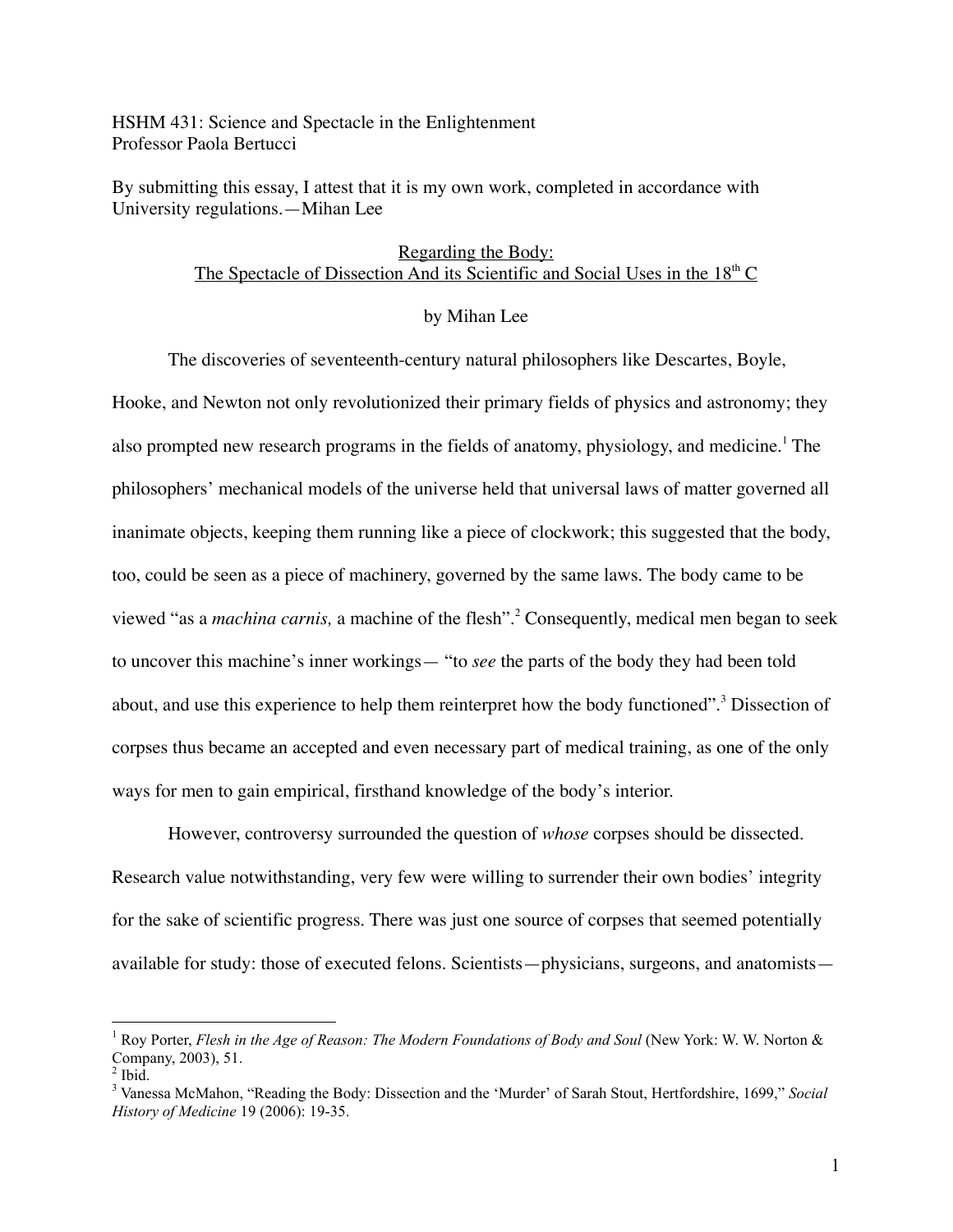were outspoken in claiming these bodies, arguing that their dissection would lead to greater medical understanding. These arguments seemed to have been accepted by the state, which, over the course of the century, granted physicians and surgeons the rights to increasing numbers of hanged bodies. Furthermore, the state approved the dissections taking place in public, and the opened body being afterwards exhibited for all to see.

Science depended on the justice system for corpses to dissect—in fact, historians have asserted that "advances in anatomy depended as much upon the ability of the surgeons to snatch the bodies of those hanged at Tyburn<sup>4</sup>....as it did upon the idealist transmission of knowledge".<sup>5</sup> But why did the state permit and even endorse dissection in this way? Historical documents suggest that it was not only a desire to spur scientific progress. Rather, for the state, dissection became a tool of social control—a fitting punishment for lawbreakers, and a frightening deterrent to crime for the rest of the populace. This amounted to a "happy coincidence between the interests of criminal deterrence and... those of Surgeons" and physicians.<sup>6</sup> The convergence of medical and state interests made dissection both scientifically *and* socially useful, allowing the dissection of felons to become a common practice in 18<sup>th</sup> century England.

This paper will explore the ways in which science and the state worked in concert to shape and perpetuate the practice of dissecting of felons' bodies. In particular, it will focus on how the spectacular nature of executions and dissections of felons both served and posed obstacles to both scientific and state agendas. The paper will first provide a brief history of dissection in Europe and the social conditions that led to a chronic shortage of corpses. Secondly, it will describe how dissection was made a public spectacle, and how this was essential to both

<sup>4</sup> <sup>A</sup> village in the county of Middlesex where London criminals were sent to be hanged. <sup>5</sup> Peter Linebaugh, "The Tyburn Riot Against the Surgeons," in *Albion's Fatal Tree*, ed. Douglas Hay, Peter Linebaugh, John G. Rule, E.P. Thompson, and Cal Winslow (New York: Pantheon Books, 1975), 69. 6 Ibid, 77.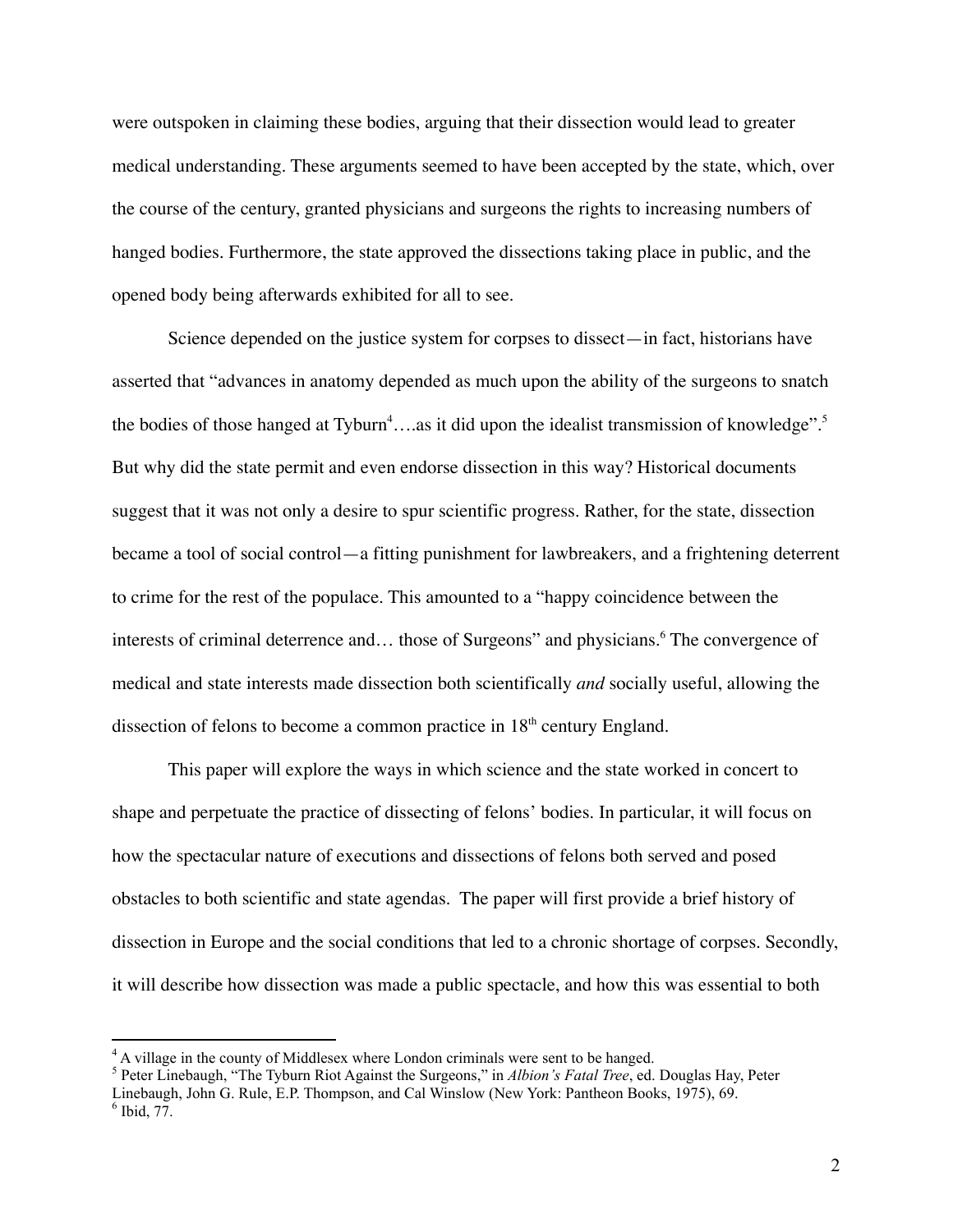its medical/scientific utility, and its ability to serve the state as a form of law enforcement. Thirdly, it will discuss the resistance of the lower classes to public dissection, its resultant partial removal from the public sphere, and the associated social consequences. Finally, the paper will conclude with a discussion of how dissection shaped contemporaneous understandings of the human body, as well as understandings of the worth of human souls, within the social context of class divisions.

# **I. The History and State of Dissection in 18th Century England**

The regular practice of dissection began in Renaissance Italy, where the bodies of felons were publicly exhibited and dissected once a year, during Carnival.<sup>7</sup> At that point, dissection was widely regarded as a form of sacrilege, which could only be performed in that festival's "upsidedown world." In England, letters patent granted by Queen Elizabeth accorded the Royal College of Physicians the rights to "the Bodies of One or Six Persons condemned to Death within London, Middlesex, or Surrey for Anatomical Dissection" every year.<sup>8</sup> However, even with official sanction, dissection continued to be seen largely as an anomaly, and was viewed warily.

It was not until the 18<sup>th</sup> century, after the scientific innovations and the development of new research agendas discussed above, that dissection became more widely accepted. An article in *The Universal Museum* disdained old attitudes under Holy Roman Emperor Francis I, in which "the dissection of a human body was accounted sacrilege." The author claims that as a result of this attitude, "Anatomy was a Science very superficially known, and physicians of those times must have been inferior in skill to the present".<sup>9</sup> By this time, dissection had clearly come to be seen as a necessary method for obtaining accurate information about the human body. As

 <sup>7</sup> Roy Porter, *Flesh in the Age of Reason: The Modern Foundations of Body and Soul* (New York: W. W. Norton & Company, 2003), 223. <sup>8</sup> Peter Linebaugh, "The Tyburn Riot Against the Surgeons," in *Albion's Fatal Tree*, ed. Douglas Hay, Peter

Linebaugh, John G. Rule, E.P. Thompson, and Cal Winslow (New York: Pantheon Books, 1975), 70. <sup>9</sup> "Physicians," *The Universal Museum* <sup>3</sup> (1764): 1-12.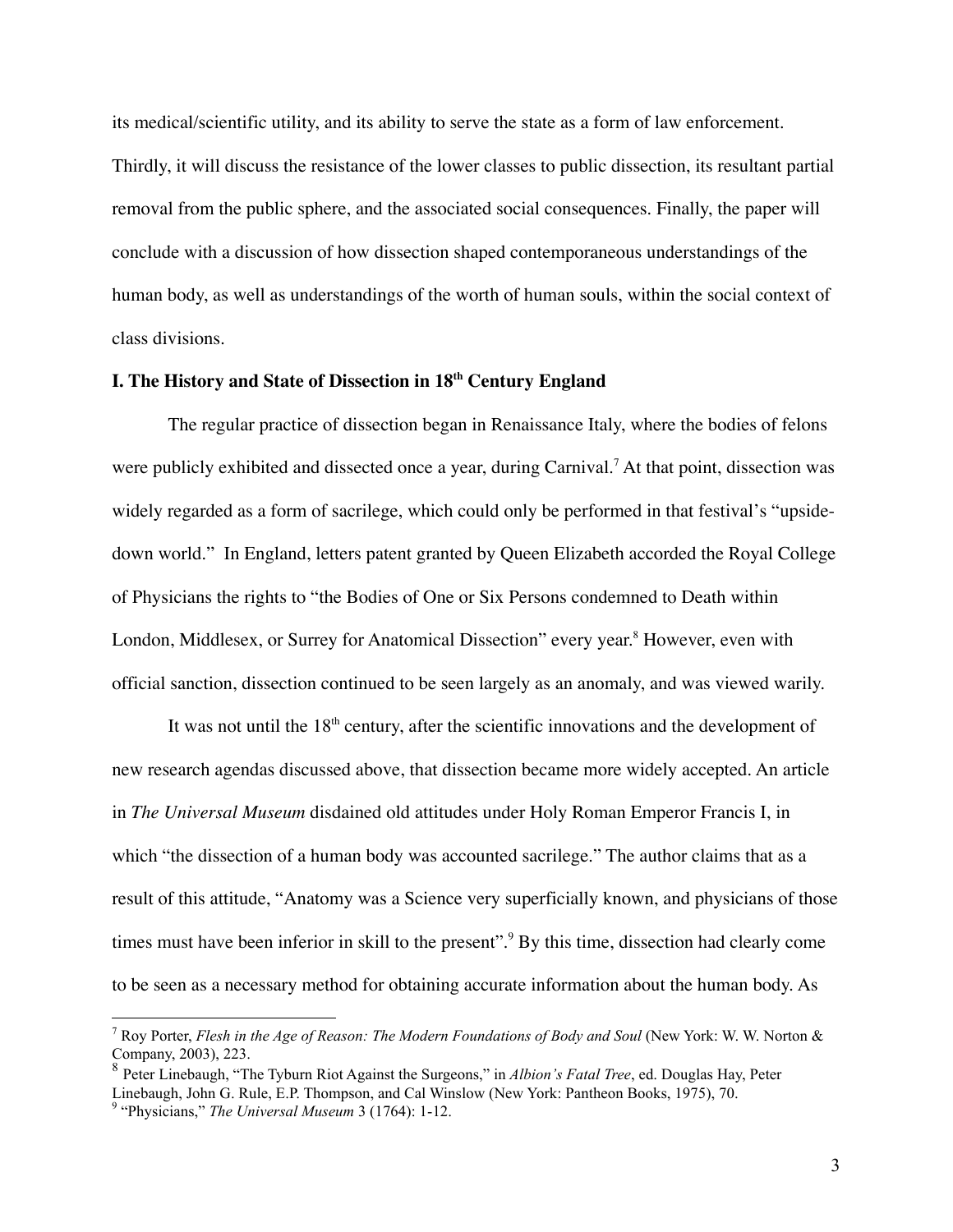early as the beginning of the century, doctors in private hospitals had begun to conduct dissections as a regular part of training students.<sup>10</sup> Furthermore, as an anatomist wrote in 1747, "It is not sufficient for a young Surgeon to attend Anatomical Lectures, and see two or three Subjects cursorily dissected; but he must put his Hand to it himself, and be able to dissect every Part".<sup>11</sup> Thus, by the 1740s, having not only observed, but actually performed dissections was considered essential to being a fully trained surgeon.

This shift in anatomical method led to a greatly increased demand for bodies. The six bodies of felons granted annually to the Royal College of Physicians had been the only official source, until the Company of Barber-Surgeons were likewise granted the rights to the bodies of four felons a year in 1723.<sup>12</sup> Still, this provided only ten bodies for dissection every year, and those medical practitioners working in private teaching hospitals found themselves completely shut out of the market. Some resorted to robbing graves or bargaining with felons prior to their execution in order to obtain material for their scientific pursuits. Others regularly gave executioners gifts of "Christmas-boxes" or small fees in exchange for seizing additional bodies for their use.<sup>13</sup> This problem of limited supply, however, was somewhat alleviated when the state decided that its own interests, as well as science's, would be well served by endorsing dissections.

## **II. The Value(s) of Dissection as Public Spectacle**

Dissection—or autopsy, which refers specifically to the anatomical dissection of persons—became invaluable to scientific inquiry in the  $18<sup>th</sup>$  century because of its spectacular

 <sup>10</sup> Peter Linebaugh, "The Tyburn Riot Against the Surgeons," in *Albion's Fatal Tree*, ed. Douglas Hay, Peter Linebaugh, John G. Rule, E.P. Thompson, and Cal Winslow (New York: Pantheon Books, 1975), 70.<br><sup>11</sup> R. S. Campbell, *The London Tradesman* (London, 1747).<br><sup>12</sup> Peter Linebaugh, "The Tyburn Riot Against the Surgeons," in *Al* 

Linebaugh, John G. Rule, E.P. Thompson, and Cal Winslow (New York: Pantheon Books, 1975), 71. <sup>13</sup> Ibid, 72.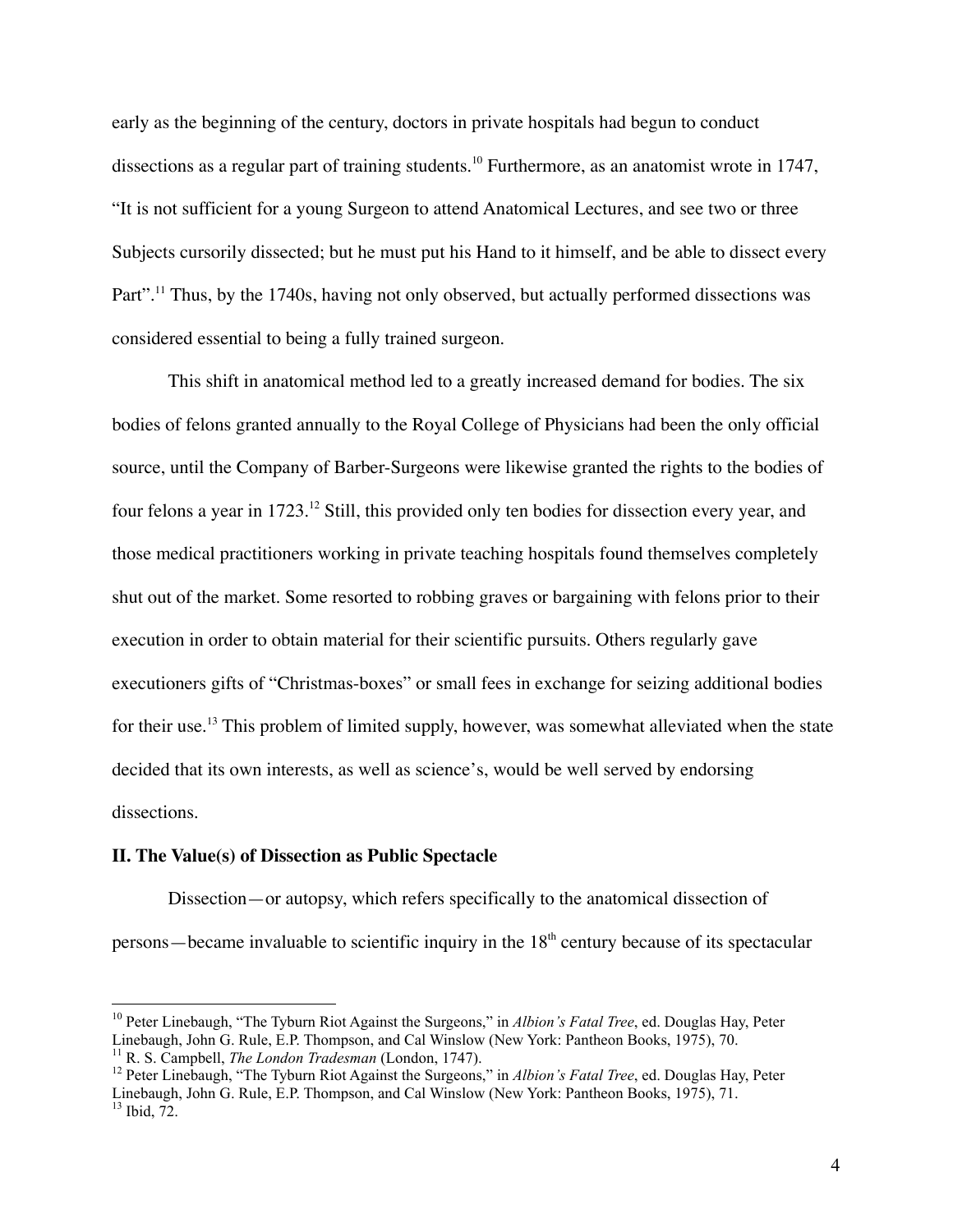nature. The word *autopsy* is derived from the Latin *autopsia,* which in turn came from the Greek word *autoptes*, meaning "eyewitness".<sup>14</sup> This etymology shows that the direct visual "witnessing" of the body was autopsy's defining feature, just as much as the cutting and dissecting more commonly associated with the word. Autopsy made the body a spectacle, giving scientists the opportunity to directly witness and observe its interior. Moreover, autopsy enabled observation by many onlookers at once; we see this in an illustration of a dissection that took place at the Surgeon's Hall in London.15 The eviscerated body is laid out in the center of the hall, and some twenty medical students have the opportunity for direct, empirical observation of the body. Because it could thus make the body a public spectacle, dissection became an essential tool of science, not only as a mode of investigation, but also as an indispensable teaching method.

The spectacular nature of dissection gave scientists the power to not only observe the human body, but also—it seemed—to know it so thoroughly that they could actually control it. At the same time, the spectacular nature of dissection also became a way for the state to demonstrate its power and absolute control over the bodies of its subjects. Both the execution and dissection were made as much of a spectacle as possible, in order to serve as powerful warnings and deterrents to the large audiences that witnessed them. First as a contemporary essay wrote, "the body was hanged *in terrorem*, testimony to the Majesty of the Law, a Dreadful and Awful Example to Others".<sup>16</sup> Furthermore, the warning was verbalized through the condemned prisoner himself, who was forced to give a "dying speech [that ideally] was a full confession, and a warning to youth".17

 <sup>14</sup> Harold J. Cook, "Medicine," *Cambridge History of Science* <sup>3</sup> (2006), http://histories.cambridge.org/credited\_person?id=CookHarold. <sup>15</sup> "The body of <sup>a</sup> murderer exposed for dissection at the Surgeon's Hall, Old Bailey," *The Malefactor's Register* <sup>5</sup>

<sup>(1756).&</sup>lt;br><sup>16</sup> Martin Madan, *Thoughts on Executive Justice with Respect to our Criminal Laws*,  $2^{nd}$  edition (London: 1785), 26.<br><sup>17</sup> Douglas Hay et al, *Albion's Fatal Tree* (New York: Pantheon Books, 1975), 65.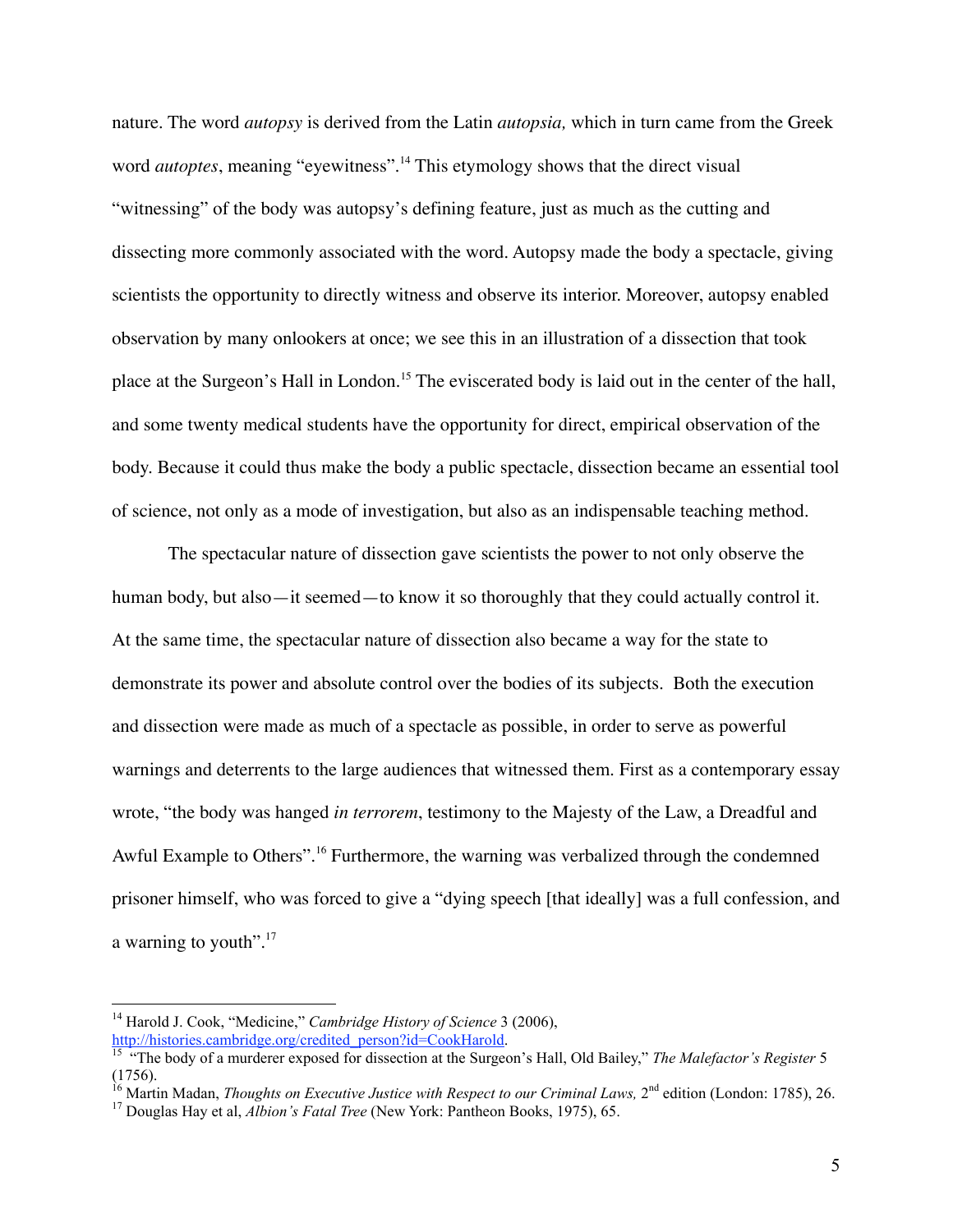But the strongest and most terrifying warning came not from the execution itself, but from the impending dissection of the felons' bodies. In allowing dissection to be performed on felons' bodies, the Crown was motivated "less by hope of [advancing science by] causing 'Health and Sound Limbs' than by the anticipation of dishonour".18 This would serve as both a fitting punishment for criminals, as well as a deterrent to crime for the rest of the people. To be effective, though, the knowledge of how the bodies would be treated had to be made as public as possible. Therefore, it was both pronounced and acted out before large audiences; in fact, "an integral part of the punishment was the delivery [of the body] from hangman to surgeons at the gallows following execution".19

Moreover, by mid-century, the state had deemed it "necessary that some further Terror and peculiar Mark of Infamy be added to the Punishment<sup>"20</sup> of criminals to be an effective social deterrent. Thus, in 1752, Parliament enacted the Murder Act, which made the actual dissection itself—and not just the knowledge of the bodies' fate—a public spectacle. Public dissections then became a widely recognized social phenomenon, as seen in the satirical comic "The Four Stages of Cruelty" drawn by William Hogarth. In the final panel, entitled "The Reward of Cruelty," we see the brutal dissection of the criminal Tom Nero, his presumably dead face nevertheless looking agonized as his intestines and organs are pulled out.<sup>21</sup> While the title is meant to be ironic, the comic still reveals the dominant rhetoric surrounding dissection at the time: dissection was widely regarded as the wages of sin and a mark of unbearable shame.

Finally, what made public dissection a particularly horrifying punishment was the fact

 <sup>18</sup> Peter Linebaugh, "The Tyburn Riot Against the Surgeons," in *Albion's Fatal Tree*, ed. Douglas Hay, Peter Linebaugh, John G. Rule, E.P. Thompson, and Cal Winslow (New York: Pantheon Books, 1975), 73. <sup>19</sup> Johnson, D.R. "Introductory Anatomy." Faculty of Biological Sciences, University of Leeds. http://www.leeds.ac.uk/chb/lectures/anatomy1.html (accessed December 8, 2008).<br><sup>20</sup> United Kingdom Parliament, "An Act for Better Preventing the Horrid Crime of Murder," 1751.<br><sup>21</sup> William Hogarth, "The Reward of Cruelty,"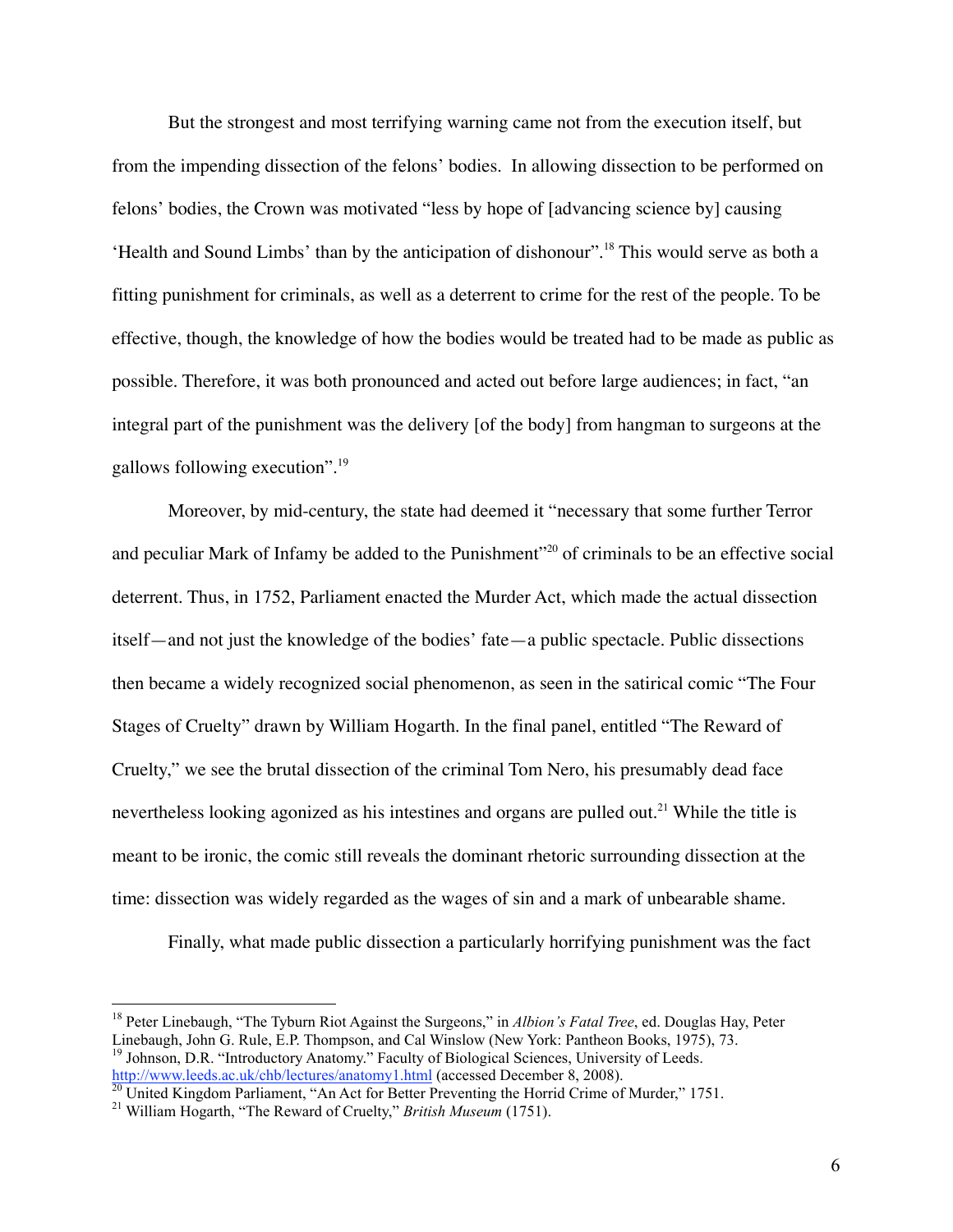that it ran directly counter to important funerary rites. We see many examples of felons in their final statements begging not for pardon, but for a "decent" and "Christian burial".<sup>22</sup> Popular burial customs were quite elaborate—in effect spectacles in themselves, "celebrated with far more pomp than marriages or baptisms".<sup>23</sup> These were a way of paying respect to the dead; they may have also provided the poor with coping mechanisms to deal with the high death rates in their community.<sup>24</sup> However, these customs almost always depended "upon the integrity of the corpse… [and were therefore] brutally violated by the practice of dissection".25 By handing over the bodies of felons to be dismembered, the state not only created public spectacles that served as punishments and social deterrents to crime; it also specifically precluded the people from having their own spectacles, which would allow them to pay their respects to the dead and come to terms with death in their own way.

### **III. The Dangers of Spectacle and the Effects of Private Power**

The people—that is, the lower classes to which felons usually belonged— did not passively accept the appropriation of their bodies for the dual purposes of advancing science and demonstrating state power. Rather, "hangings were often attended with disruptions, threatened rescues, disorders, brawls, and riot".<sup>26</sup> The major cause of these disturbances was not just the hanging itself, but the knowledge that the bodies were soon to be desecrated by surgeons—in other words, the obvious "relations between the judges sitting at the Old Bailey and the surgeons

 <sup>22</sup> Peter Linebaugh, "The Tyburn Riot Against the Surgeons," in *Albion's Fatal Tree*, ed. Douglas Hay, Peter

Linebaugh, John G. Rule, E.P. Thompson, and Cal Winslow (New York: Pantheon Books, 1975), 115.<br><sup>23</sup> Roy Porter, *Flesh in the Age of Reason: The Modern Foundations of Body and Soul* (New York: W. W. Norton & Company, 2003)

<sup>&</sup>lt;sup>24</sup> Robert Blauner, "Death and the Social Structure," *Psychiatry* 29 (1966), 378.<br><sup>25</sup> Peter Linebaugh, "The Tyburn Riot Against the Surgeons," in *Albion's Fatal Tree*, ed. Douglas Hay, Peter Linebaugh, John G. Rule, E

<sup>&</sup>lt;sup>26</sup> Peter Linebaugh, "The Tyburn Riot Against the Surgeons," in *Albion's Fatal Tree*, ed. Douglas Hay, Peter Linebaugh, John G. Rule, E.P. Thompson, and Cal Winslow (New York: Pantheon Books, 1975), 67.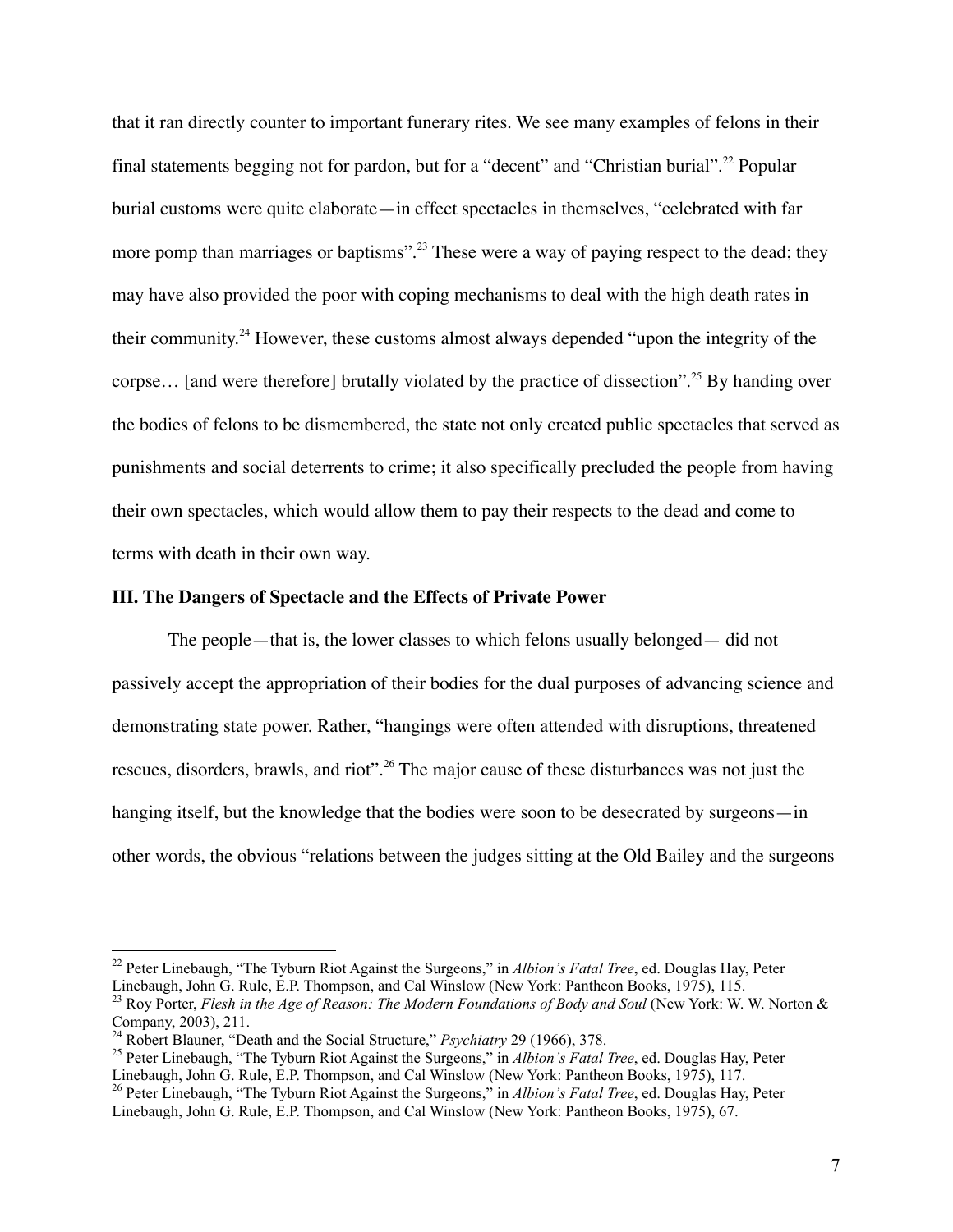around the corner in Warwick Lane".<sup>27</sup> Families and friends of felons often attempted to protest and disrupt this relation, by forcibly taking charge of their bodies after execution. Moreover, this violence usually occurred at the exact moment when the bodies were being transferred from executioner to surgeon, $^{28}$  when the alliance between science and state power was made manifest.

But even as the people protested this association, it grew stronger: the scientists appealed to the state to protect their common interests in having the dissections continue, and the state provided Royal Foot Guards to "attend the Publick Executions… to see that no Interruption be given in the taking away so many Dead Bodies yearly as are granted".<sup>29</sup> Despite this, especially after the Murder Act of 1752, hatred of and violence against all types of surgeons intensified to unmanageable levels. As a result, in 1783, the state decided to reduce the dangers associated with public executions and handoffs of bodies. Rather than parading prisoners through the city to a centrally located gallows, hangings were carried out within prison walls. Furthermore, the transfer of felons' bodies to surgeons afterwards was also removed from the sight of the general populace. This was a major "step toward privately inflicted punishment",<sup>30</sup> and signaled a larger shift in how both science and the state sought to use the felons' bodies for their respective ends.

While this measure may seem to be a case of state power caving to public pressure, it can also be read as the opposite: a solidification of state power, and the concomitant defense of science's interests. The state did not at all reduce its harsh punishments, only removed them from sight; felons were still executed, and their bodies still handed over to scientists to be unfeelingly dissected. Furthermore, it was still well known among the common people what would happen to the bodies after execution, so dissection could continue to act as an effective deterrent to crime.

<sup>&</sup>lt;sup>27</sup> Ibid, 69.<br><sup>28</sup> Ibid. 76.<br><sup>29</sup> Ibid, 76.<br><sup>30</sup> Peter Linebaugh, "The Tyburn Riot Against the Surgeons," in *Albion's Fatal Tree*, ed. Douglas Hay, Peter Linebaugh, John G. Rule, E.P. Thompson, and Cal Winslow (New York: Pantheon Books, 1975), 67.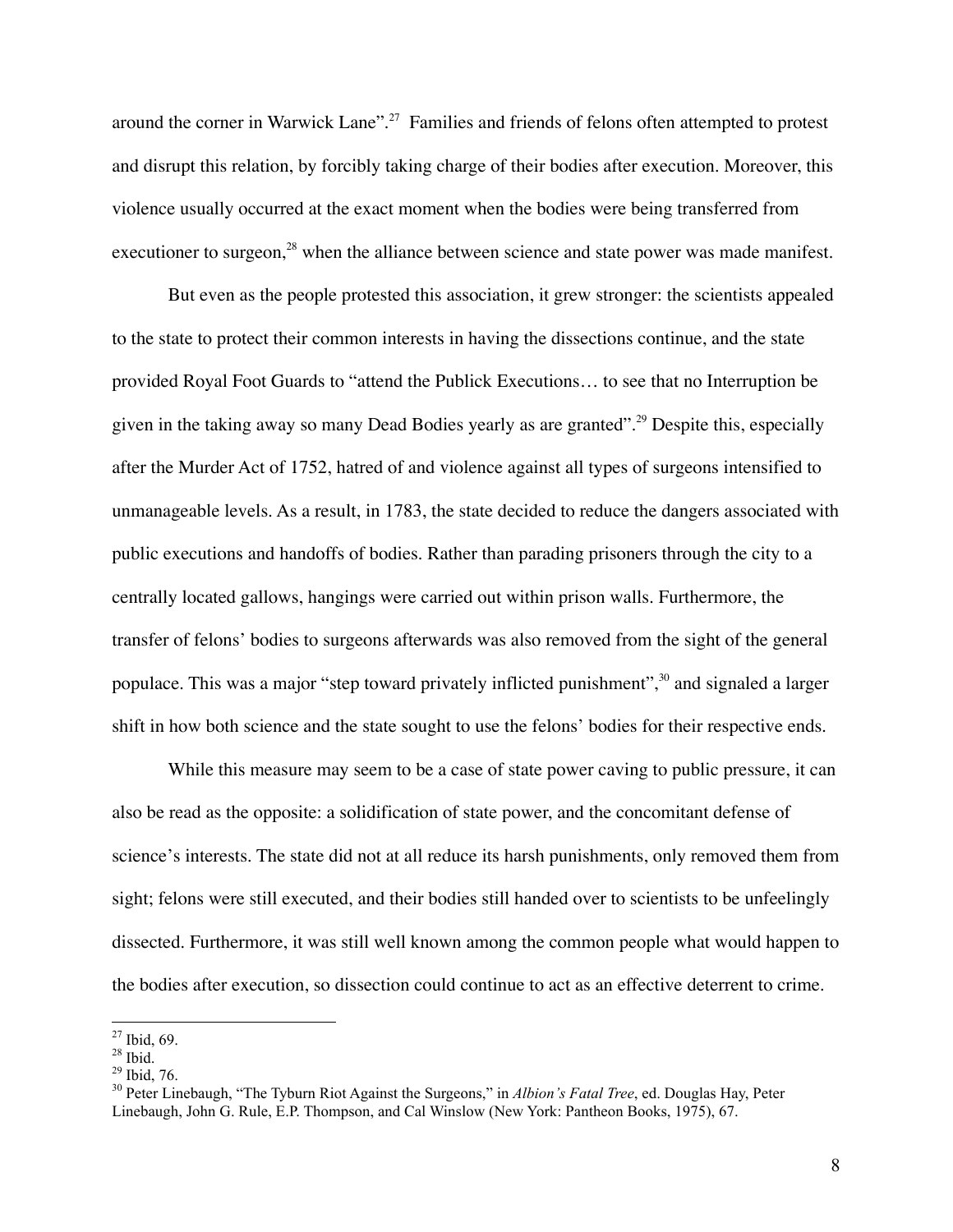The only difference was that people no longer had a chance to protest or resist the state's actions. As Henry Fielding commented, having the execution and transfer of bodies occur "behind the Scenes... will affect the Audience with greater Terror than if it was acted before their Eyes".<sup>31</sup> This increased terror resulted from the clear message that the appropriation, manipulation, and violation of bodies, by the combined powers of science and state, was not subject to approval by the lower classes. Thus, making the transfer of bodies from executioners to surgeons a private act rendered the act uncontestable, actually upholding the powers of both parties.

### **IV. Effect of dissection on scientific and popular understandings of the body**

The result of the gradual acceptance and spread of dissection as a practice was "a significant change in attitude towards the dead human body".<sup>32</sup> Rather than being seen as an integrated part of the human being, the corpse became a separate entity, with a material value completely divorced from the goodness or evil of the soul that had inhabited it. The body became a "commodity with all the attributes of a property. It could be owned privately. It could be bought and sold".<sup>33</sup> Moreover, this reification and commodification of bodies took place within a context of clearly delineated class divisions, and was justified by overtly classist rhetoric.

In this transformation of attitudes toward the corpse, scientific rhetoric played a premier role. As natural philosophers came to imagine the body as a machine, they also substantially revised notions of how bodies were inhabited by souls. Departing from Renaissance medicine's conception of "'corporeal' souls," in which "the materiality of the flesh accommodated and even

 <sup>31</sup> Henry Fielding, *An Enquiry Into the Causes of the Late Increase of Robbers, &c.: with Some Proposals for*

<sup>&</sup>lt;sup>32</sup> Peter Linebaugh, "The Tyburn Riot Against the Surgeons," in *Albion's Fatal Tree*, ed. Douglas Hay, Peter Linebaugh, John G. Rule, E.P. Thompson, and Cal Winslow (New York: Pantheon Books, 1975), 72.<br><sup>33</sup> Ibid.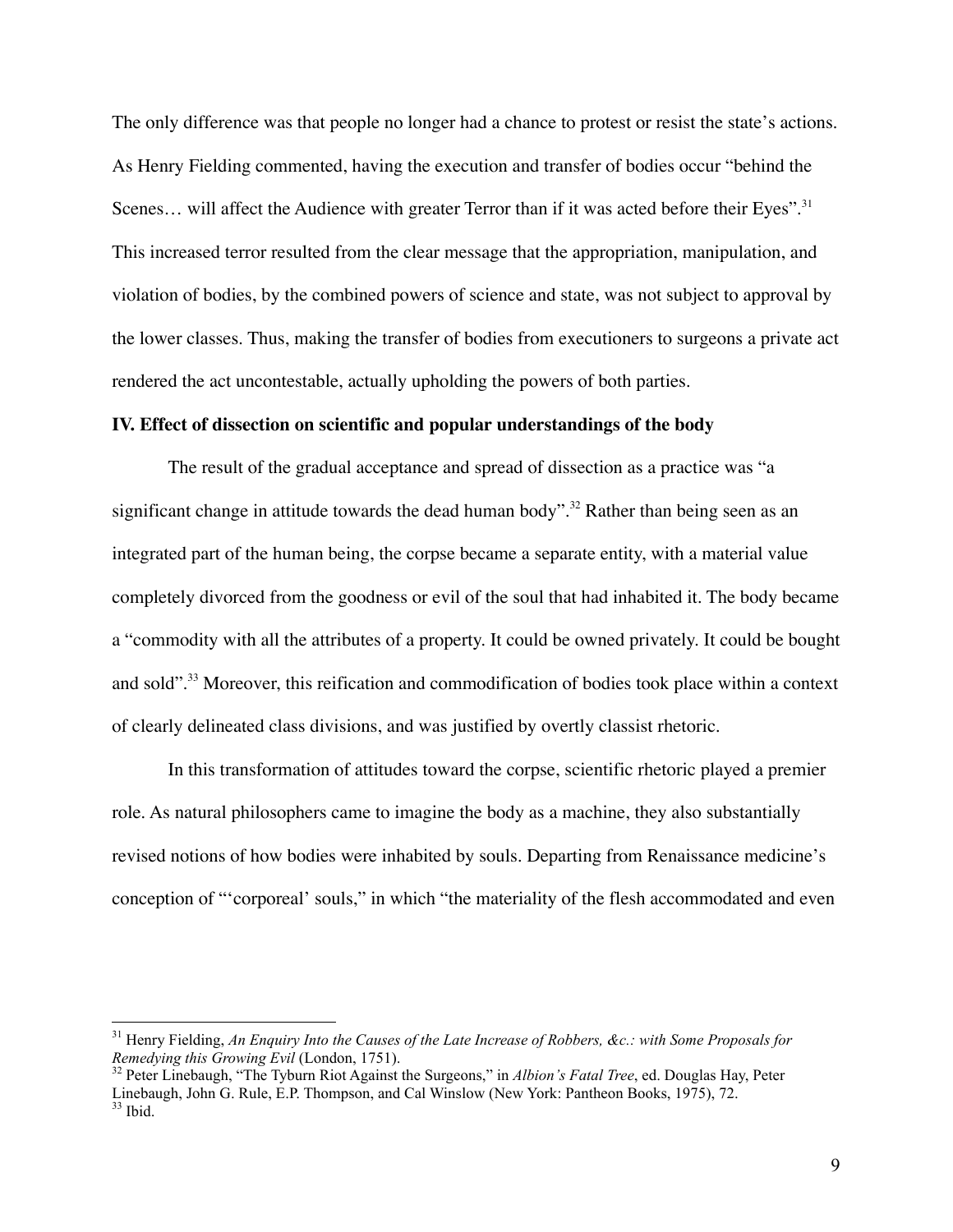required spirits",<sup>34</sup> scientists came instead to see man as "a tripartite being." Man had a material body, an animal soul that governed the body, and a rational soul that was superior to both; only this last part of the human being was "immaterial and immortal".<sup>35</sup> This stripped the mundane flesh of its spiritual powers, and justified the "necessary Inhumanity" (what we now call "clinical detachment") involved in dismembering it, 36 as anatomical lecturer William Hunter wrote in 1751.<sup>37</sup> As such, the corpse, an "object of veneration and supernatural power in popular culture," became "transmuted into an object of scientific study and commercial exchange".<sup>38</sup>

Progressive thinkers were outspoken in their promotion of this new, "enlightened" view of the body. The *London Medical Gazette* ridiculed the idea that "the immaterial spirit still clings to the mouldering body, and can be affected by what it suffers" as "a notion for the times of ignorance and darkness".39 Similarly, in 1725, Bernard de Mandeville disdained the "superstitious reverence of the vulgar for a corpse… and the strong aversion they have against dissecting them".40 Instead, de Mandeville argued that dissection would contribute greatly to the "improvements of Physick and Surgery." Thus, we see how scientific attitudes and priorities promoted an objectified, reified view of the body, which emphasized its utility over its integrity and sanctity.

However, even as members of the educated elite thus ridiculed the lower classes for holding backwards beliefs about dissection, they seem to have been hesitant to apply their own,

<sup>37</sup> Ruth Richardson, *Death, Dissection, and the Destitute* (Chicago: University of Chicago Press, 2000), 30.<br><sup>38</sup> Ruth Richardson, *Death, Dissection, and the Destitute* (Chicago: University of Chicago Press, 2000), 51.

 <sup>34</sup> Roy Porter, *Flesh in the Age of Reason: The Modern Foundations of Body and Soul* (New York: W. W. Norton &

<sup>&</sup>lt;sup>35</sup> Ibid, 57.<br><sup>36</sup> We can see this "Inhumanity" in the *Malefactor's Register* print, in which the medical school students present at the dissection look on with keen but completely unsympathetic interest.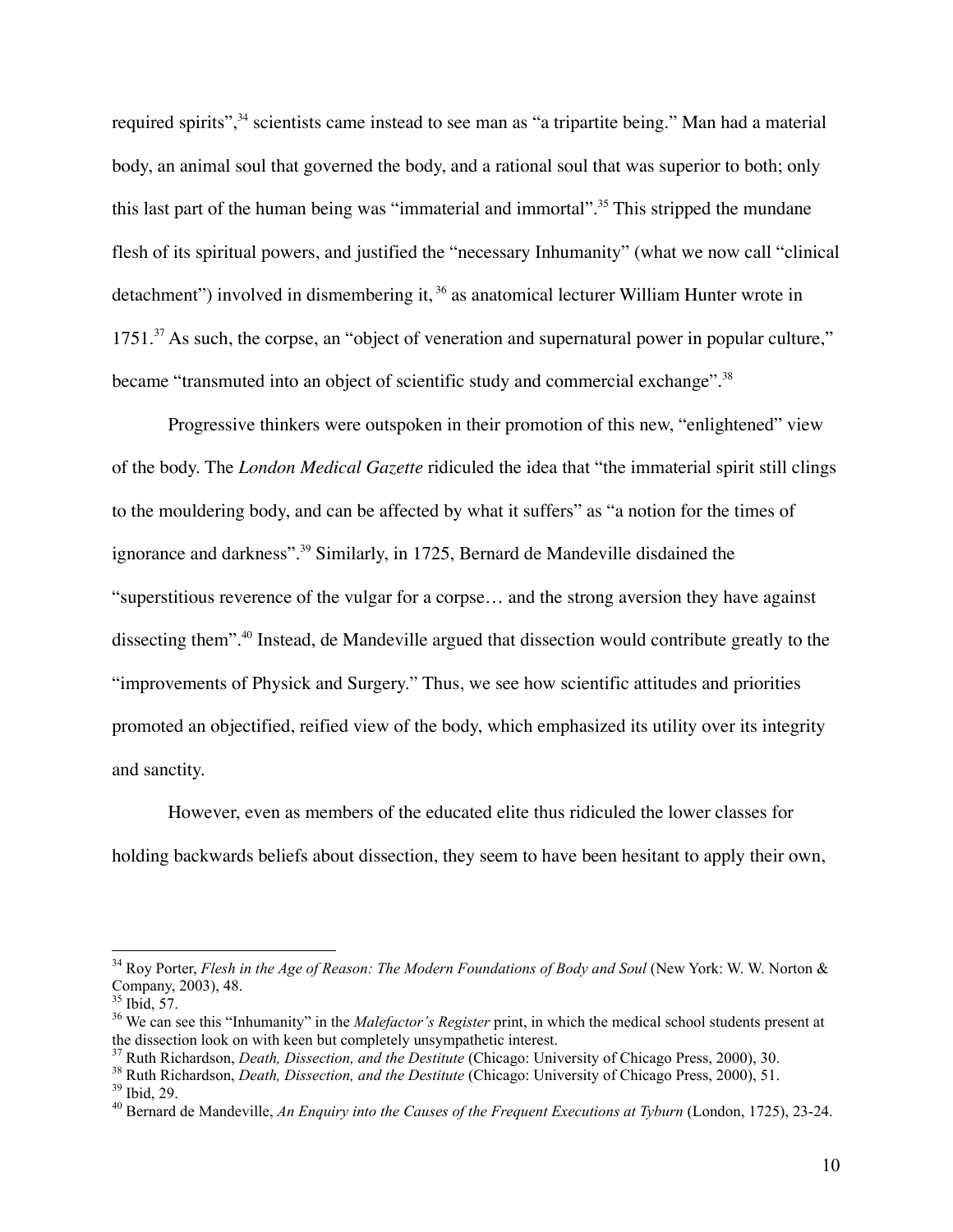enlightened beliefs to their own bodies.<sup>41</sup> Rather, they were only able to stomach the objectification and dissection of bodies when performed on members of the lower classes they so disdained. Thus, de Mandeville casually reassures the elite readership of his article that if the dead still seemed to be defiled by this procedure, "the Dishonour would seldom reach beyond the Scum of the People." Clearly, "clinical detachment" was not an indiscriminate gaze, but referred specifically to the cool, unsympathetic observation of lower class bodies by upper class professionals. Not all bodies, but especially poor bodies became "reified [and commodified] within the anatomical and surgical fraternity".<sup>42</sup>

At the same time, contemporary conceptions of the body were also shaped by state rhetoric concerning dissection. The state's arguments adopted the utilitarianism of the scientists, again transforming the body into a necessary tool for scientific progress. However, it uniquely emphasized not only the usefulness of the body as a tool, but also the *state's* right to use that tool for its own benefit. It justified dissection by claiming that it made felons finally useful to the country, after a life of delinquency; in this way, dissection became not only a humiliating punishment, but also a bizarre kind of forced redemption. In an even more extreme extension of this argument, some suggested that the bodies be used as a source of amputated limbs for soldiers and sailors.<sup>43</sup> A letter to the College of Surgeons in 1787 argued that this would enable "good to result from evil"—the "good" being both "eternal salvation" for the felons and "the high advantage resulting to our fleets and armies"<sup>44</sup> (the latter being stressed significantly more than the former). Thus, state rhetoric created notions of bodies as effectively belonging to the

 $41$  While autopsies were performed on other members of society, they were typically done only to investigate cause of death, and required the consent of the deceased or their family (see McMahon, note 3).

<sup>&</sup>lt;sup>42</sup> Ruth Richardson, *Death, Dissection, and the Destitute* (Chicago: University of Chicago Press, 2000), 31.<br><sup>43</sup> Brian Henry, *Dublin Hanged: Crime, Law Enforcement and Punishment in Late 18<sup>th</sup> Century Dublin (Dublin:* 

<sup>&</sup>lt;sup>44</sup> Heister, "A Letter to the College of Surgeons," *Hibernian Journal* (1787).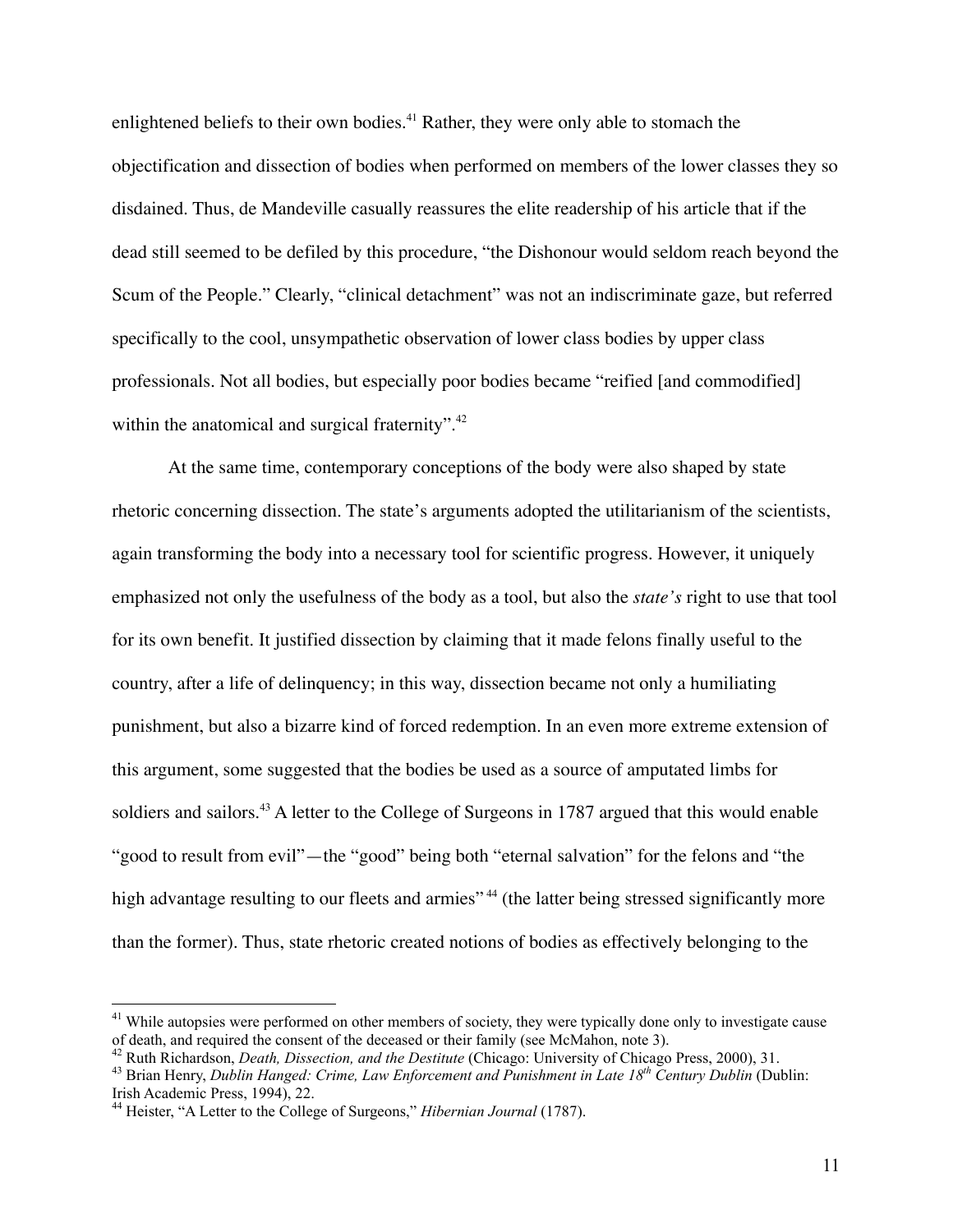state, always able to be enlisted into serving its needs—and supposedly, even eager to do so. Moreover, these claims again only seemed to be made on to the bodies of citizens from the lowest classes, as the state "mixed arguments of medical utility…and penal retribution with attitudes of class hatred".<sup>45</sup>

Meanwhile, all of these utilitarian and objectifying conceptions of felons' bodies directly conflicted with popular beliefs, held by the lower classes to which felons belonged. Popular lore still held that the body and soul were intimately connected, that "the soul slept in the grave…being present in or near the body after death",46 and that "the behavior or family and friends toward the body could affect the fate of the dead person's soul".<sup>47</sup> This was what made dissection such a horrible fate: beyond just being disrespectful to the dead, it made it impossible to "ensure the dead's peaceful departure from this world.<sup>48</sup> Moreover, since the soul would still be tied to the body for all eternity, dissection would make them "condemned to wander, mutilated and with identity lost" forever.<sup>49</sup> Finally, the bodies of felons were believed to gain supernatural powers of healing after execution, becoming able to cure all manner of complaints, from headache, to ague, to infertility. Dissection took away this power, which had been a crucial way for communities to reclaim and re-empower members extirpated by the law.<sup>50</sup>

The violent clash between these popular beliefs and "enlightened" rhetoric reveal contrasting notions, not only of the worth of the felons' bodies, but also of the worth of felons as

<sup>&</sup>lt;sup>45</sup> Peter Linebaugh, "The Tyburn Riot Against the Surgeons," in *Albion's Fatal Tree*, ed. Douglas Hay, Peter Linebaugh, John G. Rule, E.P. Thompson, and Cal Winslow (New York: Pantheon Books, 1975), 115.

<sup>&</sup>lt;sup>46</sup> Ruth Richardson, *Death, Dissection, and the Destitute* (Chicago: University of Chicago Press, 2000), 16.<br><sup>47</sup> Roy Porter, *Flesh in the Age of Reason: The Modern Foundations of Body and Soul* (New York: W. W. Norton

<sup>&</sup>lt;sup>48</sup> Peter Linebaugh, "The Tyburn Riot Against the Surgeons," in *Albion's Fatal Tree*, ed. Douglas Hay, Peter Linebaugh, John G. Rule, E.P. Thompson, and Cal Winslow (New York: Pantheon Books, 1975), 109.

<sup>&</sup>lt;sup>49</sup> Roy Porter, Flesh in the Age of Reason: The Modern Foundations of Body and Soul (New York: W. W. Norton & Company, 2003), 223. <sup>50</sup> Peter Linebaugh, "The Tyburn Riot Against the Surgeons," in *Albion's Fatal Tree*, ed. Douglas Hay, Peter

Linebaugh, John G. Rule, E.P. Thompson, and Cal Winslow (New York: Pantheon Books, 1975), 109.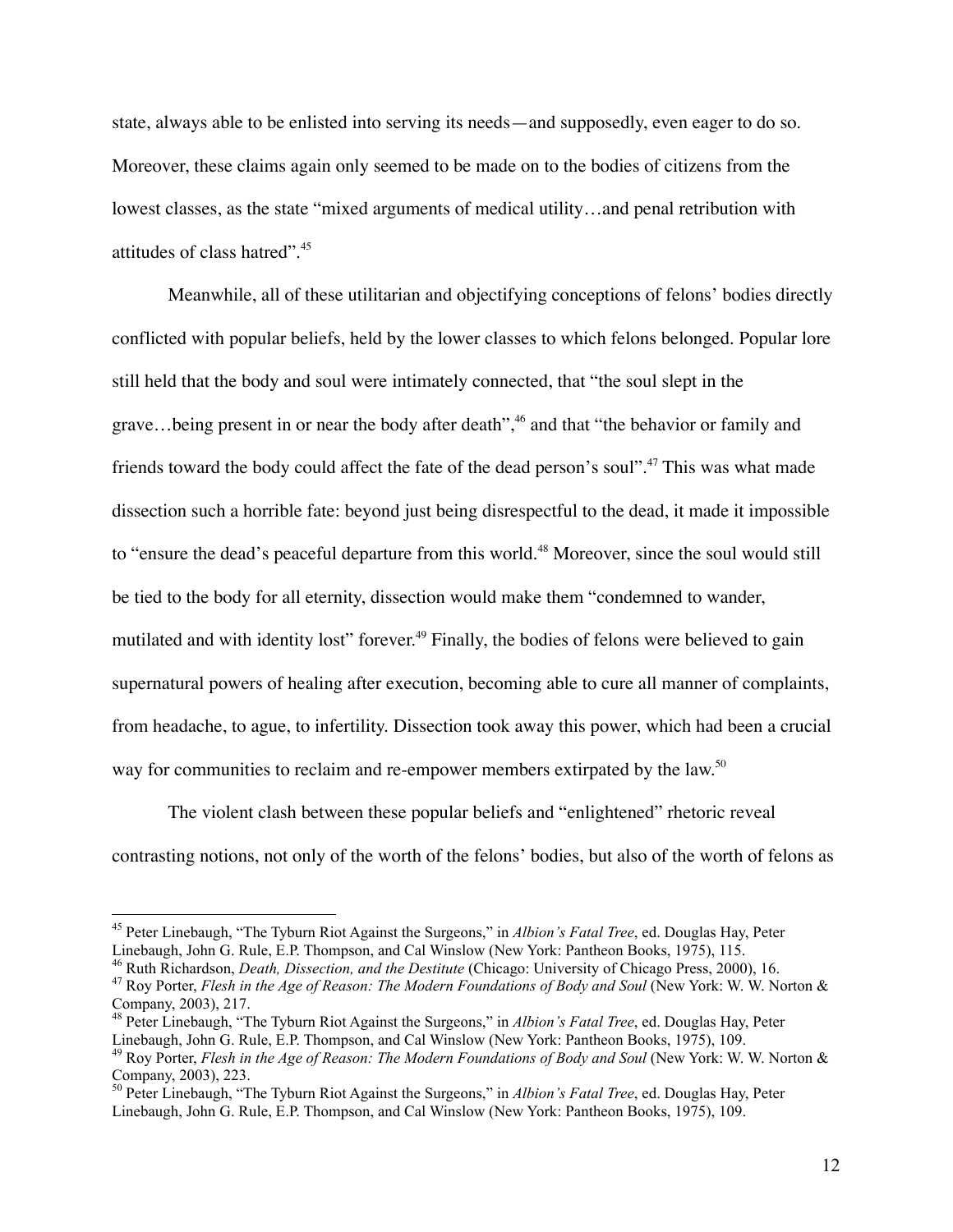human beings. While the lower classes believed that felons' bodies still housed deceased souls requiring respect and care, scientists and state officials saw these lower-class bodies just as masses of blood, bones, and muscle… which probably did not house souls, but if they did, certainly not ones worthy of concern. In addition, while the lower classes "honored the felon's corpse with powers of healing",  $51$  science and the state humiliated the corpse, transforming it into a commodity. As such, felons were no longer useful to their own communities, but rather forced to be useful—and used up—by their "social betters" in medical science and state government. Thus, the dissection of felons became an embodied form of class discipline: elite scientists and state officials worked in concert to exploit lower class bodies, dismiss their beliefs, and summarily deny the worth of their souls. At the same time, the lower classes mounted an ongoing resistance, constantly challenging and sometimes successfully disrupting the performance of dissections. In this way, although we tend to view only elite academics as notable figures of the Enlightenment, the common people too left an important and lasting mark on history: they publicly rejected the desecration of human beings for the pursuit of inhumane science and the exercise of brutal state power.

 <sup>51</sup> Peter Linebaugh, "The Tyburn Riot Against the Surgeons," in *Albion's Fatal Tree*, ed. Douglas Hay, Peter Linebaugh, John G. Rule, E.P. Thompson, and Cal Winslow (New York: Pantheon Books, 1975), 110.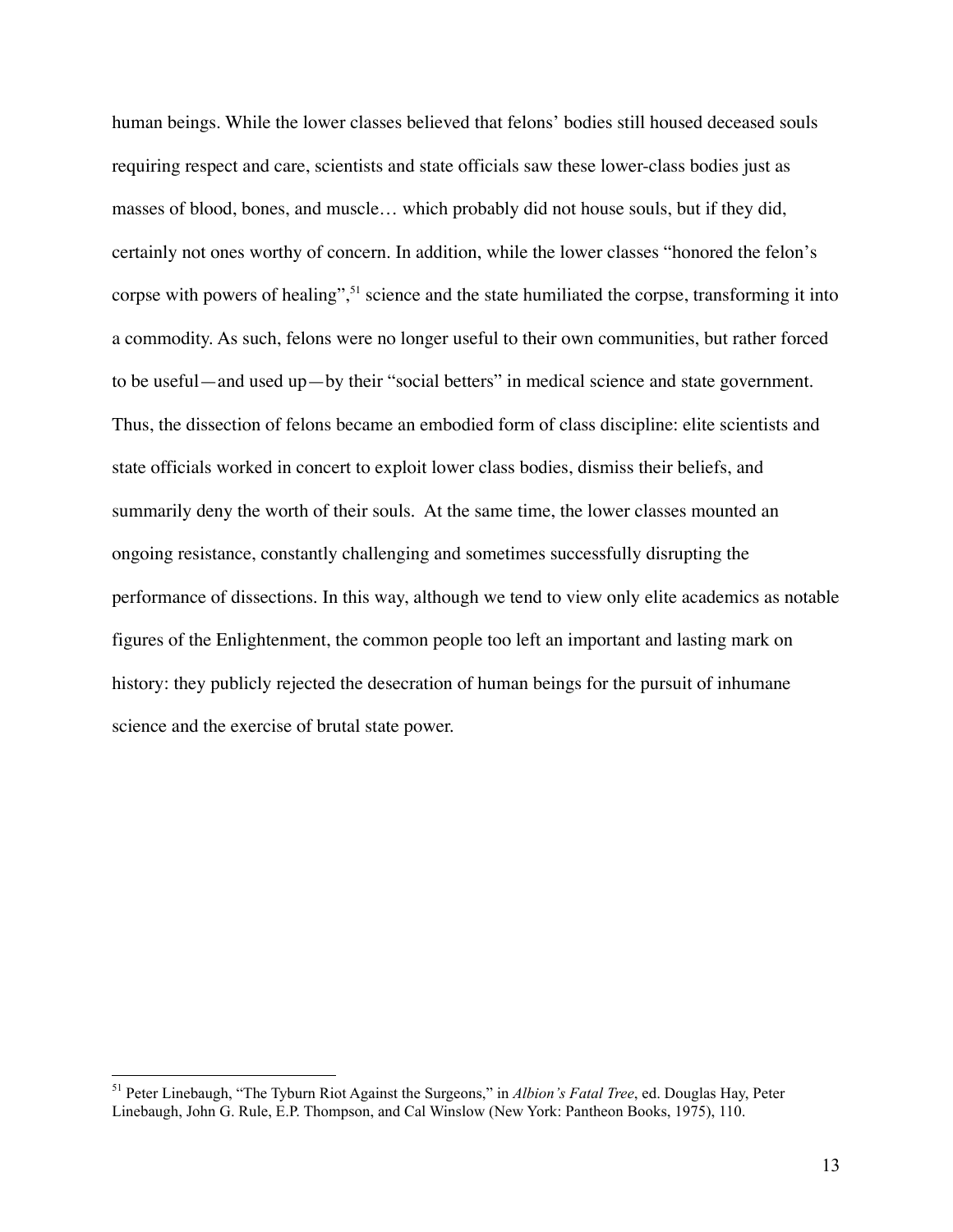## **Bibliography**

Blauner, Robert. "Death and the Social Structure." *Psychiatry* 29 (1966), 378-394.

Campbell, R.S. *The London Tradesman*. London, 1747.

- Cook, Harold J. "Medicine." *Cambridge History of Science* 3 (2006), http://histories.cambridge.org/credited\_person?id=CookHarold.
- Fielding, Henry. *An Enquiry Into the Causes of the Late Increase of Robbers, &c.: with Some Proposals for Remedying this Growing Evil*. London, 1751.
- Hay, Douglas, Peter Linebaugh, John G. Rule, E.P. Thompson, Cal Winslow. *Albion's Fatal Tree*. New York: Pantheon Books, 1975.
- Heister. "A Letter to the College of Surgeons." *Hibernian Journal* (1787).
- Henry, Brian. Dublin Hanged: Crime, Law Enforcement and Punishment in Late 18<sup>th</sup> Century *Dublin.* Dublin: Irish Academic Press, 1994.
- Hogarth, William. "The Reward of Cruelty." *British Museum* (1751).
- Johnson, D.R. "Introductory Anatomy." Faculty of Biological Sciences, University of Leeds. http://www.leeds.ac.uk/chb/lectures/anatomy1.html (accessed December 8, 2008).
- Linebaugh, Peter. "The Tyburn Riot Against the Surgeons." In *Albion's Fatal Tree*, edited by Douglas Hay, Peter Linebaugh, John G. Rule, E.P. Thompson, and Cal Winslow, 65-118. New York: Pantheon Books, 1975.
- Madan, Martin. *Thoughts on Executive Justice with Respect to our Criminal Laws*, 2<sup>nd</sup> edition. London: 1785.
- de Mandeville, Bernard. *An Enquiry into the Causes of the Frequent Executions at Tyburn.* London, 1725.
- McMahon, Vanessa. "Reading the Body: Dissection and the 'Murder' of Sarah Stout, Hertfordshire, 1699." *Social History of Medicine* 19 (2006): 19-35.
- "Physicians." *The Universal Museum* 3 (1764): 1-12.
- Porter, Roy. *Flesh in the Age of Reason: The Modern Foundations of Body and Soul.* New York: W. W. Norton & Company, 2003.
- Richardson, Ruth. *Death, Dissection, and the Destitute.* Chicago: University of Chicago Press, 2000.